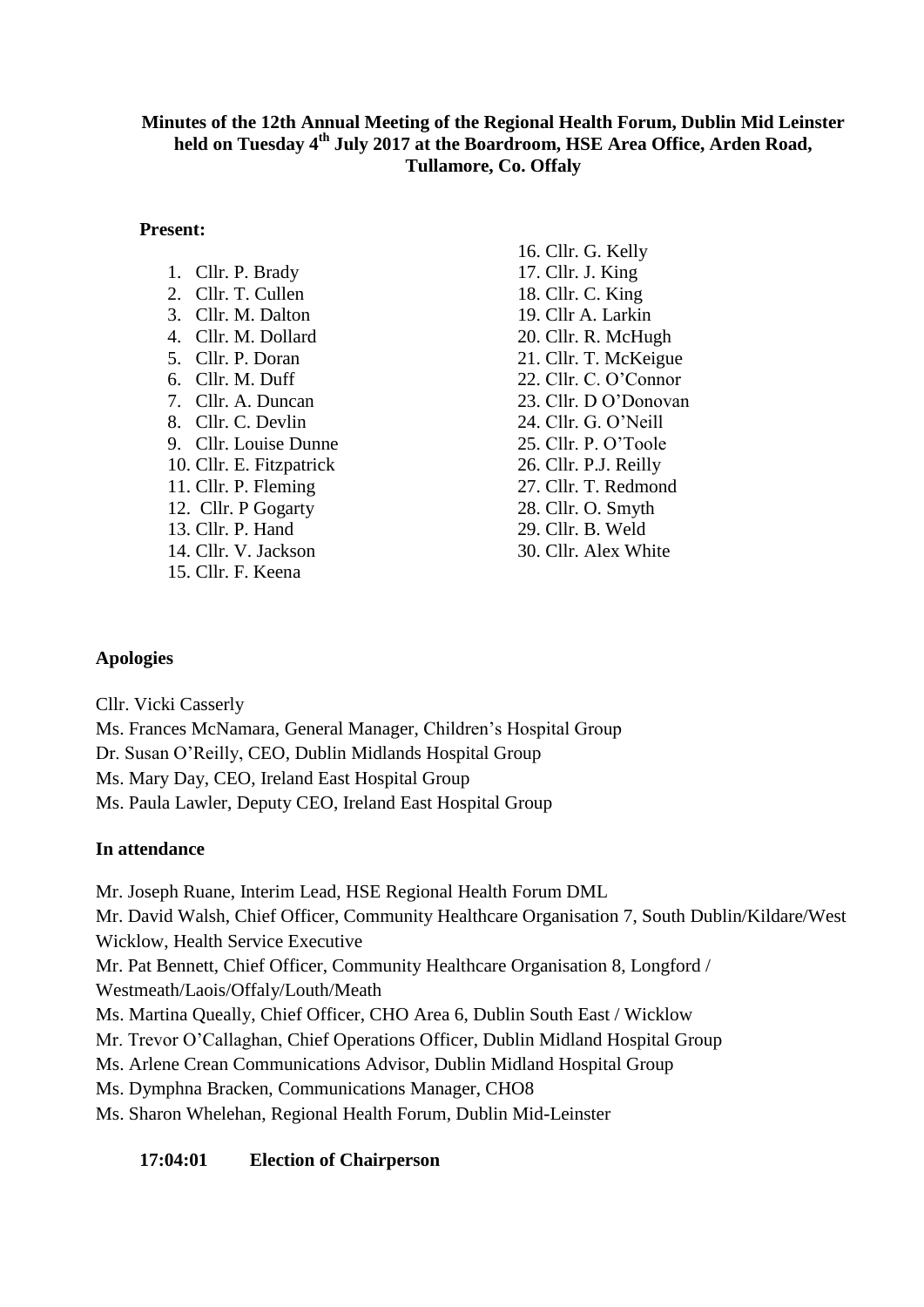Cllr. P.J. Reilly invited nominations for the position of Chairperson of the Forum. In response, Cllr. McKeigue proposed Cllr. Vicki Casserly and this proposal was seconded by Cllr. Duff and Cllr.Redmond. As only one member was nominated for the role of Chairperson, Cllr. Casserly was deemed to be elected to the position of Chairperson.

Cllr. Casserly was absent from the AGM and had previously sent her apologies.

# **REGIONAL HEALTH FORUM, DUBLIN – MID LEINSTER**

**Venue: Boardroom, HSE, Arden Road, Tullamore, Co. Offaly Date**: Tuesday 4th July 2017

| Candidate              | <b>Proposed By</b> | <b>Seconded By</b> |
|------------------------|--------------------|--------------------|
| 1. $Cllr. V. Casserly$ | Cllr. McKeigue     | Cllr. Duff         |
|                        |                    | Cllr. Redmond      |

### **17:04:02 Election of Vice Chairperson**

Cllr. P.J. Reilly invited nominations for the position of Vice Chair. Cllr. O'Connor proposed Cllr. Eddie Fitzpatrick and this proposal was seconded by Cllr. Fleming. Following the proposal, Cllr. Eddie Fitzpatrick was deemed to be elected to the position of Vice Chairperson. Cllr. Fitzpatrick thanked Cllrs. for nominating him and chaired the meeting in Cllr. Casserly absence.

| <b>Candidate</b>                  | <b>Proposed By</b> | <b>Seconded By</b>    |
|-----------------------------------|--------------------|-----------------------|
| <b>1.</b> Cllr. Eddie Fitzpatrick | Cllr. O'Connor     | $\vert$ Cllr. Fleming |

## **17:04:03 Adoption of minutes of the meetings of the Regional Health Forum, Dublin – Mid**  Leinster held on  $16^{\text{th}}$  May 2017.

On proposal of Cllr. King seconded by Cllr. Keena the minutes of the meetings held on Tuesday 16<sup>th</sup> May were adopted.

### **17:04:04 Chairperson's Correspondence**

Cllr. Fitzpatrick welcomed Cllr. Alex White to his first Regional Health Forum meeting.

**17:04:05 Noting of report of Joint Committee Chairperson for the Acute Hospital Services and Population Health and Primary Community and Continuing Care Committees**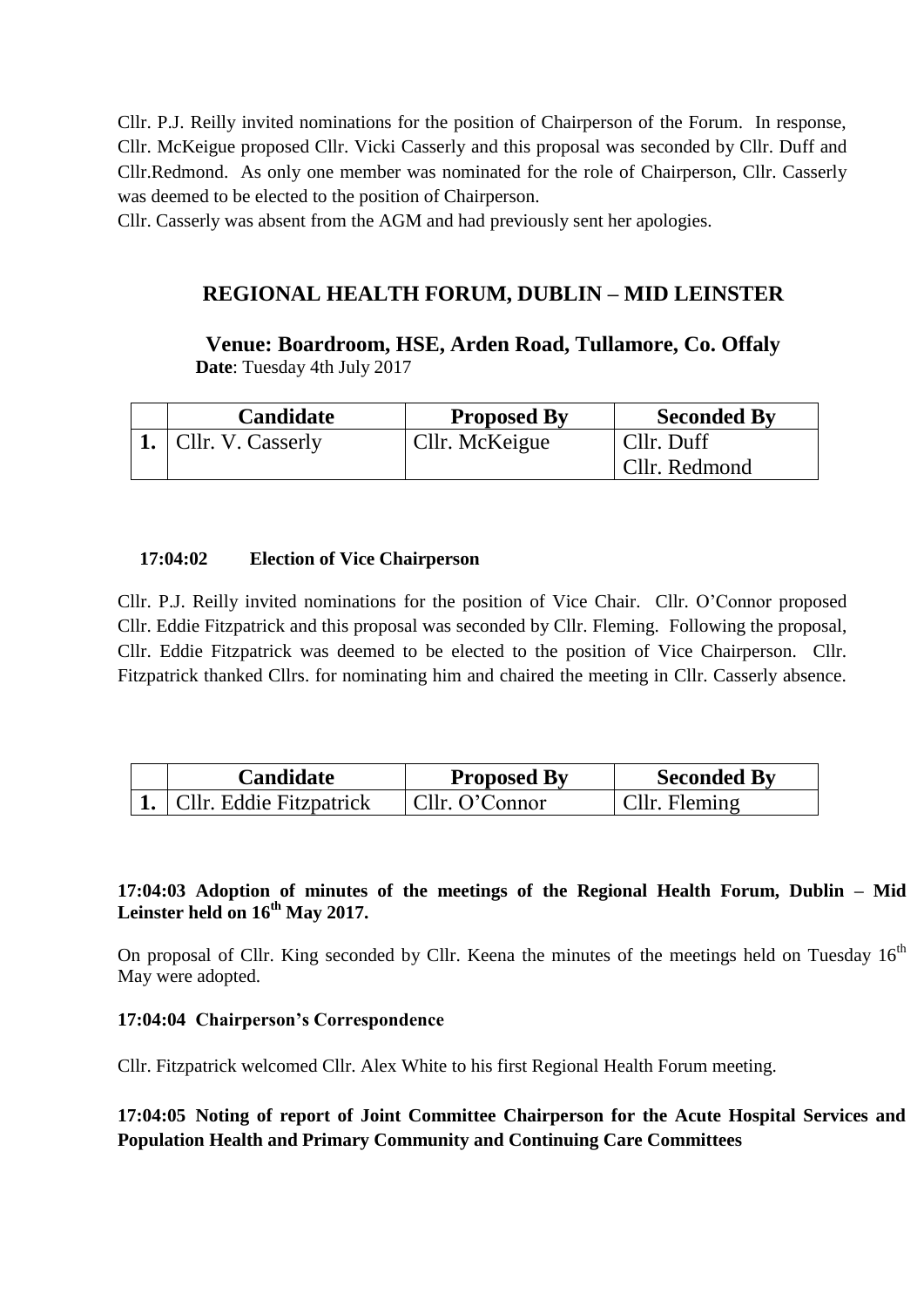The report was noted by members.

## **17:04:06 HSE Update – Social Inclusion and Addiction**

Cllr. Fitzpatrick welcomed Dr. Eamon Kenna, the National Clinical Lead for HSE Addiction Services and Mr. Joseph Doyle, the National Planning Specialist for Social Inclusion to the Dublin Mid Leinster Regional Health Forum to present on Social Inclusion and Addiction giving the members a great insight to the issues facing us due to drug and alcohol problems in DML. Following the presentation members raised the following issues:

## **Creating Awareness from a young age**

Members expressed their concerns that with drug use on the increase from a young age, what plans were in place nationally to target schools and educate children on the dangers of these drugs. Dr Keenan assured members that the curriculum needs to be updated by Health and Wellbeing. The junior cycle (SPHE) has been updated and the senior cycle will be updated in the coming year. The campaign is ongoing.

Members also suggested that parents should be educated on the new drugs available.

## **Students and Drug Use**

According to the National Student Survey statistics, 80% of college students had tried drugs with both Tallaght and St James Hospitals being inundated with drug related illnesses during RAG (raise and give) week. This is a very serious issue as a "Drugs Kill" message does not work. Dr Keenan assured members that they were taking a very practical approach to curb any devastating effects. Through the Student's Union of Ireland- students are given pragmatic useful information

when it comes to taking drugs.

- Do not take any type of legal or illegal drugs.
- If you decide to experiment with the above, ensure you are with someone sober.
- If adverse affects are experienced- call emergency services immediately- do not ignore the situation

# **Poly Drug Use**

Poly drug use is very much the norm with people being addicted to a wide range of drugs. Poly drug use and alcohol contributes greatly to homelessness, self harm and suicides.

## **Drugs Task Force**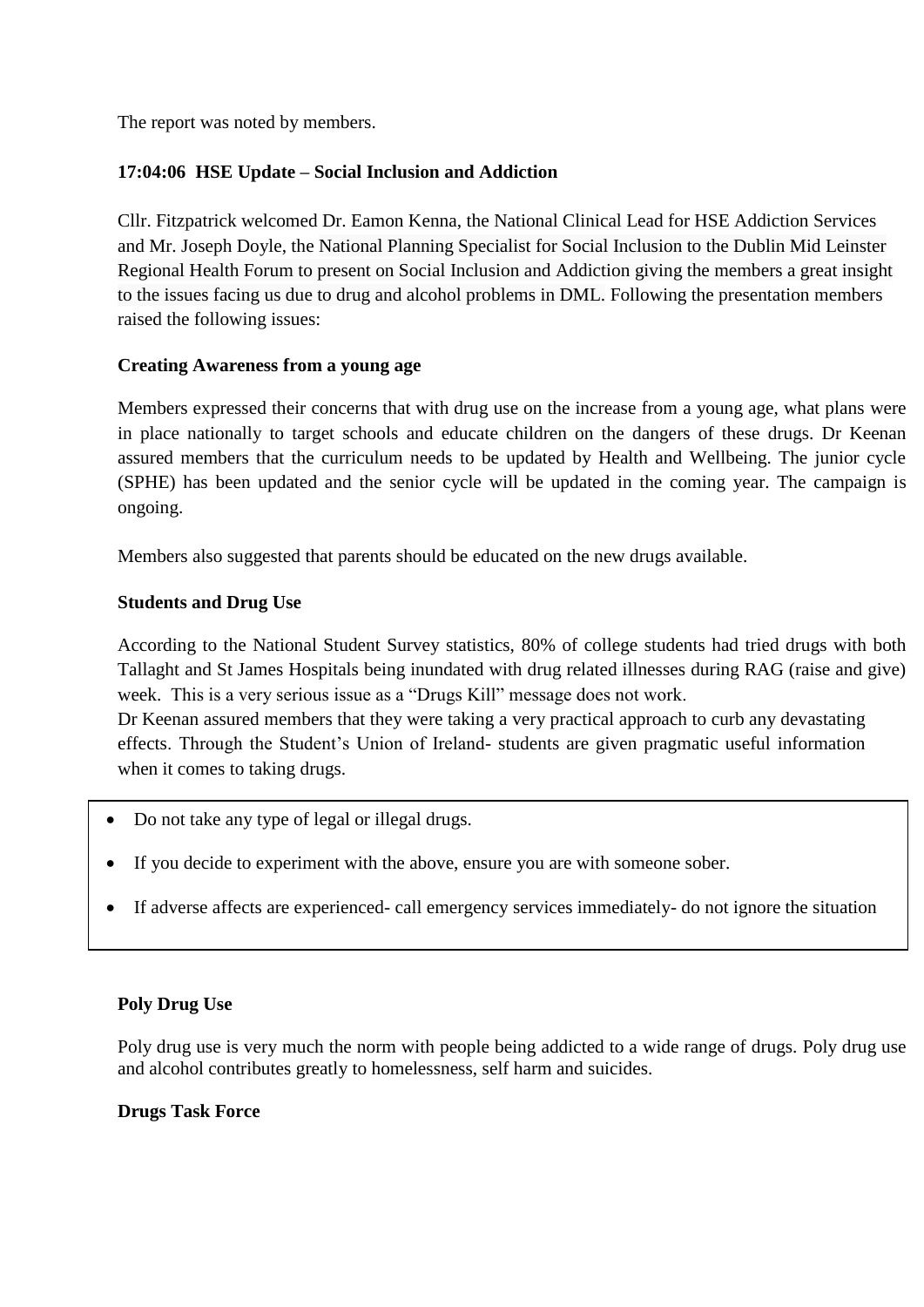Funding in the DATF areas have seen dramatic cuts of up to  $\epsilon$ 100,000 during the recession years leaving them unable to deliver vital services. Tallaght has seen the devastating effects of drug related suicides with 7 female suicides in a concentrated area of Tallaght.

David Walsh advised that the HSE Suicide Officers and County Councils need to come together to tackle this issue as it was worrying than none of the 7 deceased were on the Mental Health services radar.

Dr Keenan is on the Connecting for Life board so this is very close to him and they intend to roll out STORM across all CHO areas.

STORM provides skills based training in suicide prevention, postvention and self-harm for mental health service staff. The training focuses on skills needed to help a person at risk of suicide or self-harm. The two day training course is delivered by trained staff from the Mental Health Service.

When asked about Drug Testing kits, he stressed that they would lack quality and there was no way of identifying other lethal substances in the drugs.

### **Prescription Drugs**

When asked about prescription drugs such as Lyrica, Dr Keenan described it as a non addictive painkiller/anti anxiety medication. It was used widely around the country but the long term effects of the drug were not measured but there was a lot of information available online.

### **17:04:07 Motions**

### **Motion 1**

That this Regional Health Forum Dublin Mid Leinster welcomes the commencement of the building programme on the new Community Nursing Home Facility in Tymon North, Tallaght and seeks an update in respect of the matter including the schedule now being followed and will the report also detail contacts with the local community covering any concerns including those relating to security and related matters and can the Forum have a full statement.

### **Cllr. Charlie O'Connor**

This motion was seconded by Cllr. Duff and was welcomed by all as a positive move for the Tallaght area. The response was prepared by Mr. David Walsh, Chief Officer, Community Healthcare Organisation 7. Members noted the response.

### **Motion 2**

That the epidemic of drug use in South Kildare is looked at seriously and a meeting be called by the HSE, and agencies offering help and housing to those suffering this plight. I would ask that this happen ASAP.

#### **Cllr Thomas Redmond**